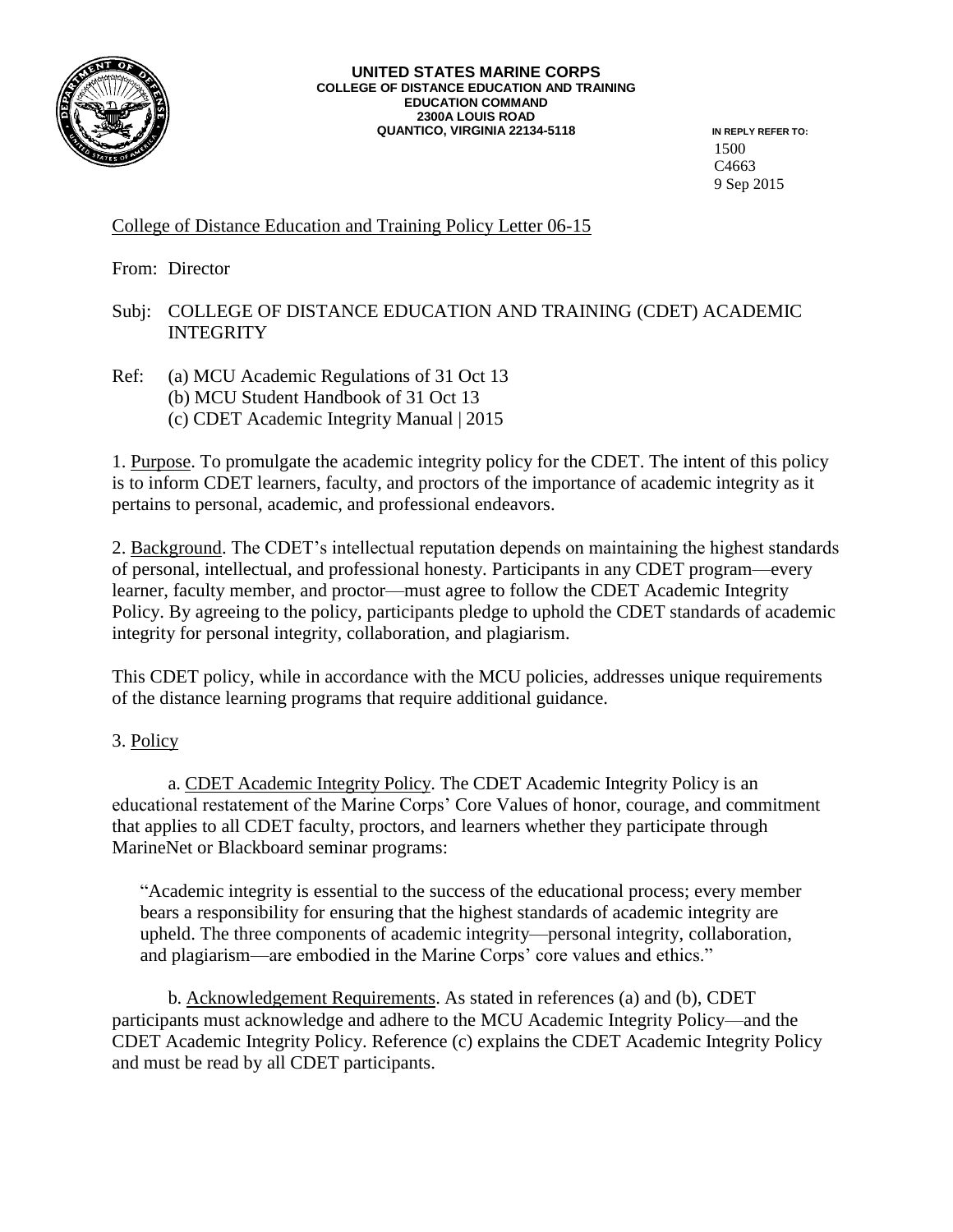1) CDET Learners. CDET learners (MarineNet and Blackboard seminar) acknowledge that they understand and will adhere to the CDET Academic Integrity Policy by electronic means within their course.

2) MarineNet Proctors. MarineNet proctors acknowledge that they understand and will adhere to the CDET Academic Integrity Policy by electronic means before every examination they proctor.

3) Blackboard Seminar Faculty Members. Blackboard seminar faculty members must adhere to the CDET Academic Integrity Policy as a requirement for being appointed or assigned as a faculty member.

## c. Academic Integrity Violations

1) MarineNet Learners. The first time a MarineNet learner violates the CDET Academic Integrity Policy will result in:

- Disenrollment from the course and marked as a failure.
- Notification of the learner's commanding officer or officer-in-charge.
- Disabling the learner's MarineNet account for 30 days.
- Lockout from the course for a specified period of time (90 days for lance corporals and below; 6 months for corporals and sergeants; one year for staff sergeants and above).
- Removal of any additional roles (reassignment can be requested after restricted access is removed.

Subsequent violations will result in the same actions as above and the notification of the learner's commanding officer or officer-in-charge along with history of previous violations.

2) Blackboard Seminar Learners. Blackboard seminar learners who violate the CDET Academic Integrity Policy will be referred to a student performance evaluation board.

3) MarineNet Proctors. The first time a MarineNet proctor violates the CDET Academic Integrity Policy will result in:

- Notification of the proctor's commanding officer.
- Disabling the proctor's MarineNet account for 30 days.
- Removal of any additional roles for one year.
- Loss of proctor privileges for one year.

Subsequent violations will result in:

- Notification of the proctor's commanding officer along with history of previous violations.
- Disabling the proctor's MarineNet account for 30 days.
- Indefinite removal of any additional roles.
- Indefinite loss of proctor privileges.